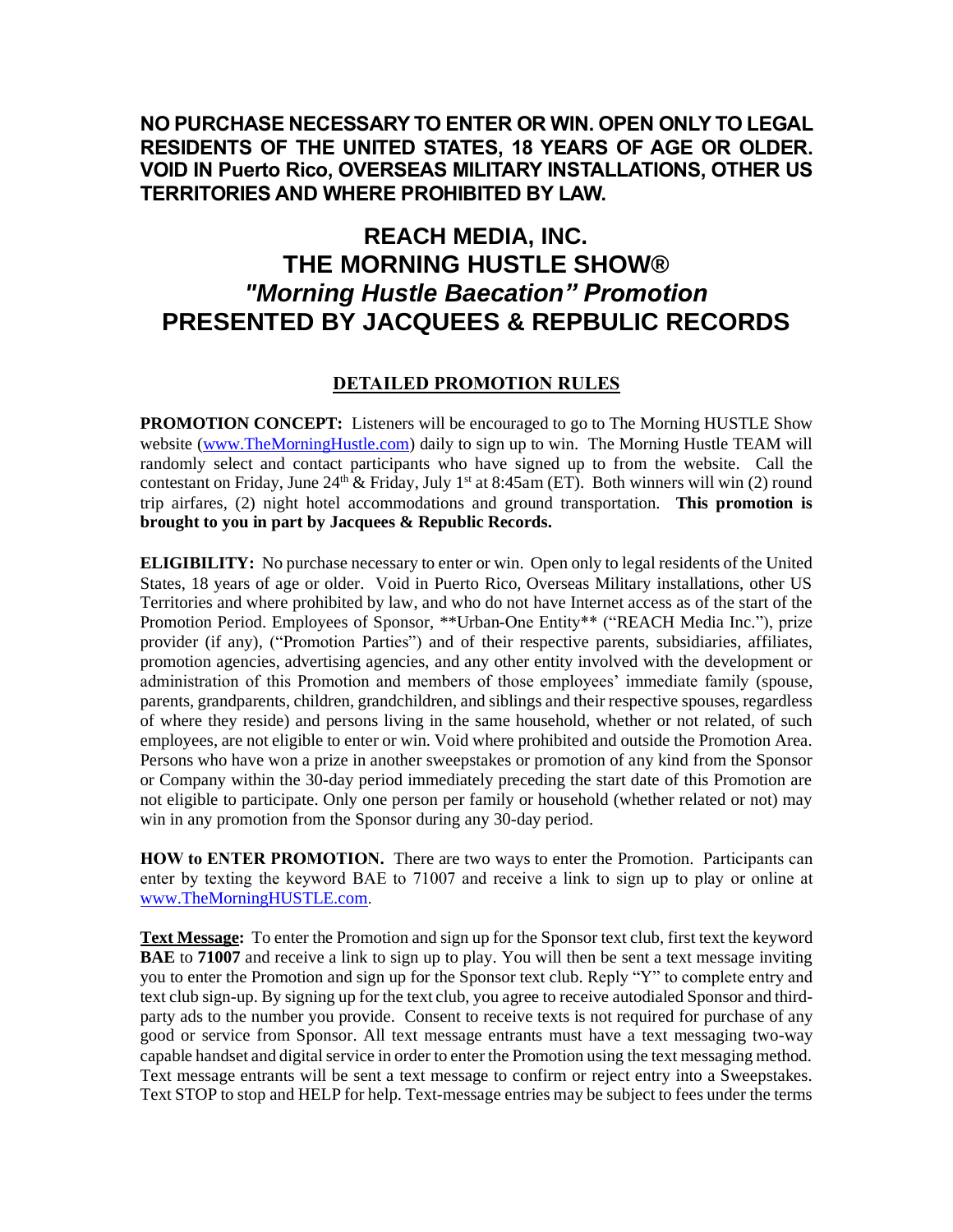of the entrant's cell-phone/text messaging subscription plan (contact your carrier for pricing plans and details). Text messaging and wireless service are not available in all areas. If any dispute arises as to identity of any text-message entrant, the entrant will be considered the authorized account holder. "Authorized Account Holder" is defined as the natural person who is assigned a number by the cellular provider or as shown on the cellular provider's records or the natural person authorized to use the number by an entity that is shown on the cellular provider's records for that number.

**Online:** During the Promotion Period, visit www.TheMorningHUSTLE.com ("Website") and accurately complete the online entry form for the Promotion to receive one entry. To enter the Promotion using a mobile device, you must have a service plan for your web-enabled mobile device with your wireless service provider. If there is a dispute regarding the identity of an online entrant's entry, the entry will be deemed to have been made by the authorized holder of the email account at the time the entry was made. The authorized account holder is the natural person who is assigned to the applicable account by the email platform. If you choose to enter using your mobile phone, standard data rates may apply. See your wireless service provider for pricing plan details and capabilities. The information you provide will be used for the purposes of Promotion administration and in accordance with Sponsor's Privacy Policy.

**CONDITIONS APPLICABLE TO ALL ENTRIES:** Entries must be received by the end of the Promotion Period to be eligible**. Limit one entry per person throughout the Promotion Period Monday, June 20, 2022,** ("Inception") at **6:00AM** Eastern Time ("ET") and ends on **Friday, July 1 st, 2022,** ("End Time") at **7:59AM** ("ET") ("Promotion Period"). Entries received from any person in excess of the stated limitation will be void if discovered by Sponsor. Illegible and incomplete entries are void.

**WINNER DETERMINATION, NOTIFICATION, AND VERIFICATION:** During the promotional period on each Friday at 8:45am (ET) participants will have a chance to win (2) round trip airfares, (2) night hotel accommodations and ground transportation. Odds of winning the prize depend on the number of eligible entries. Sponsor will attempt to notify potential winner by email or telephone, and potential winner must respond within 24 hours of initial notification attempt. Potential winner will be asked to provide their full name, telephone number (including area code), date of birth, street address, and/or email address. Potential winner may be required to complete an Affidavit of Eligibility, Liability and Publicity Release (unless prohibited by law) and any other documents required by Sponsor, and, if so, required documents must be signed and returned within ten business days of date appearing on prize notification. Prize will be awarded only upon winner verification and final approval by the Sponsor. If potential winner does not respond by the deadline set forth above, if potential winner does not claim the prize by the deadline, if prize notification is returned as undeliverable, if potential winner fails to sign and return requested documentation within the specified time period, and/or if potential winner is not in compliance with these Official Rules, including eligibility requirements, that potential winner may be disqualified and, at Sponsor's sole discretion, the Sponsor may select an alternate winner, time permitting, by random drawing from remaining eligible entries. If the winner is at least 18, but still considered a minor in his/her jurisdiction of residence, Sponsor reserves the right to award the prize in the name of his/her parent or legal guardian who will be responsible for fulfilling all requirements imposed on winner set forth herein. If Sponsor mails prize to winner, Sponsor is not responsible for loss, delay, or damage in delivery. Winner may be required to provide valid identification (e.g., via valid stateissued driver's license, passport or other government-issued I.D. containing the person's name, date of birth, and photograph) to claim the prize. If so, identification documents must match information previously provided to the Sponsor. The prize may be claimed only by the actual winner. Friends and family members are not eligible to claim the prize on behalf of the winner. Released Parties (defined below) shall not be liable for any claims made by ineligible entrants.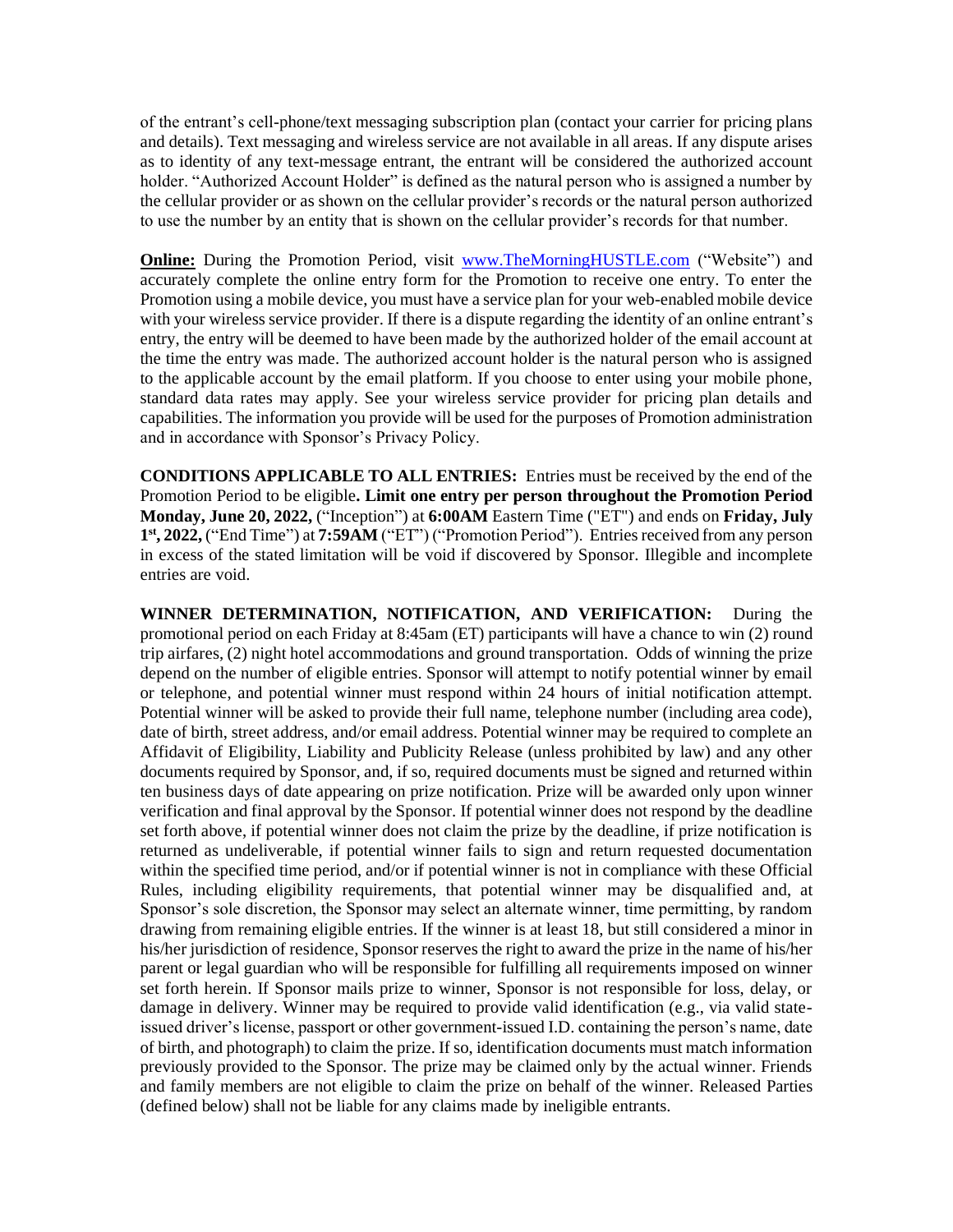**PRIZE:** A weekly cash prize winning valued at \$2,450.00 with a total prizing winning of \$4,900.00. No substitution of prize is offered, and the prize may not be transferred to a third party. All federal, state, and local taxes on the prize, and any other costs, fees, and expenses associated with prize acceptance and use not specifically provided for herein are the sole responsibility of the winner. Properly claimed prize will be awarded, but in no event will Sponsor award more prizes than are provided for in these Official Rules. Unawarded prizes will not be issued. If any winner is found to be in violation of these Official Rules or is otherwise determined by the Sponsor, in its sole discretion to be ineligible, he/she may be required to forfeit the prize or to reimburse the Sponsor for the stated value of the prize if such a violation is found after the prize has been used by the winner.

**COPY OF RULES AND LIST OF WINNERS.** For a copy of these Official Rules or a List of Winners (available after Friday, July 1, 2022) send a self-addressed, stamped envelope to **The Morning HUSTLE Baecation** Promotion, c/o REACH Media, Inc., 101 Marietta Street NW, 12th Floor, Atlanta, GA 30303. Request must be received no later than Monday, August 1, 2022. These Official Rules are also available online a[t www.TheMorningHUSTLE.com.](http://www.themorninghustle.com/)

**GENERAL CONDITIONS:** Entrant agrees that it is entrant's responsibility to participate in the Promotion and to use the prize (if applicable) in a manner that is safe for entrant and third parties. By participating, each entrant agrees: (a) to abide by these Official Rules and decisions of Sponsor and judges, which will be final and binding in all respects relating to this Promotion; (b) to release, discharge, and hold harmless the Promotion Parties, any applicable social media platform (Twitter, Instagram, or Facebook), and the advertising agencies, promotion agencies, and any other thirdparties involved in the development or administration of this Promotion and all of their respective parents, affiliates, subsidiaries, and all of the respective officers, directors, shareholders, employees, agents and representatives of the forgoing (collectively, "Released Parties") from all injuries, liability, losses and damages of any kind to persons, including death, or property resulting, in whole or in part, directly or indirectly, from entrant's participation in the Promotion or any Promotion-related activity or the acceptance, possession, use, or misuse of the awarded prize or prize element; and (c) to the use of his/her name, voice, submitted entry, performance, photograph/video, prize information, image, and/or likeness for programming, advertising, publicity, trade, and promotional purposes in all media, now or hereafter known, worldwide and on the Internet, and in perpetuity by Sponsor and its designees (unless prohibited by law), without compensation or additional consents from entrant or any third party and without prior notice, approval or inspection, and to execute specific consent to such use if asked to do so. By entering, entrant also agrees not to release any publicity or other materials on their own or through someone else regarding their participation in the Promotion without the prior consent of the Sponsor, which Sponsor may withhold in its sole discretion. Sponsor also reserves the right, in its sole discretion, to modify these Official Rules for clarification purposes without materially affecting the terms and conditions of the Promotion. Sponsor reserves the right to disqualify any individual from further participation in the Promotion if Sponsor concludes, in its sole discretion, that such person: (a) has attempted to tamper with the entry process or other operation of the Promotion; (b) has failed to comply with or has attempted to circumvent these Official Rules; (c) has committed fraud or attempted to undermine the legitimate operation of the Promotion; or (d) has acted toward Sponsor, any other entity affiliated with the Promotion, or any other entrant in an unfair, inequitable, annoying, threatening, disrupting, or harassing manner. If a dispute arises regarding compliance with these Official Rules, Sponsor may consider, in its sole discretion, data reasonably available to Sponsor through information technology systems in Sponsor's control, but Sponsor will not be obligated to consider any data or other information collected from any other source. Any failure by Sponsor to enforce any of these Official Rules will not constitute a waiver of such Official Rules.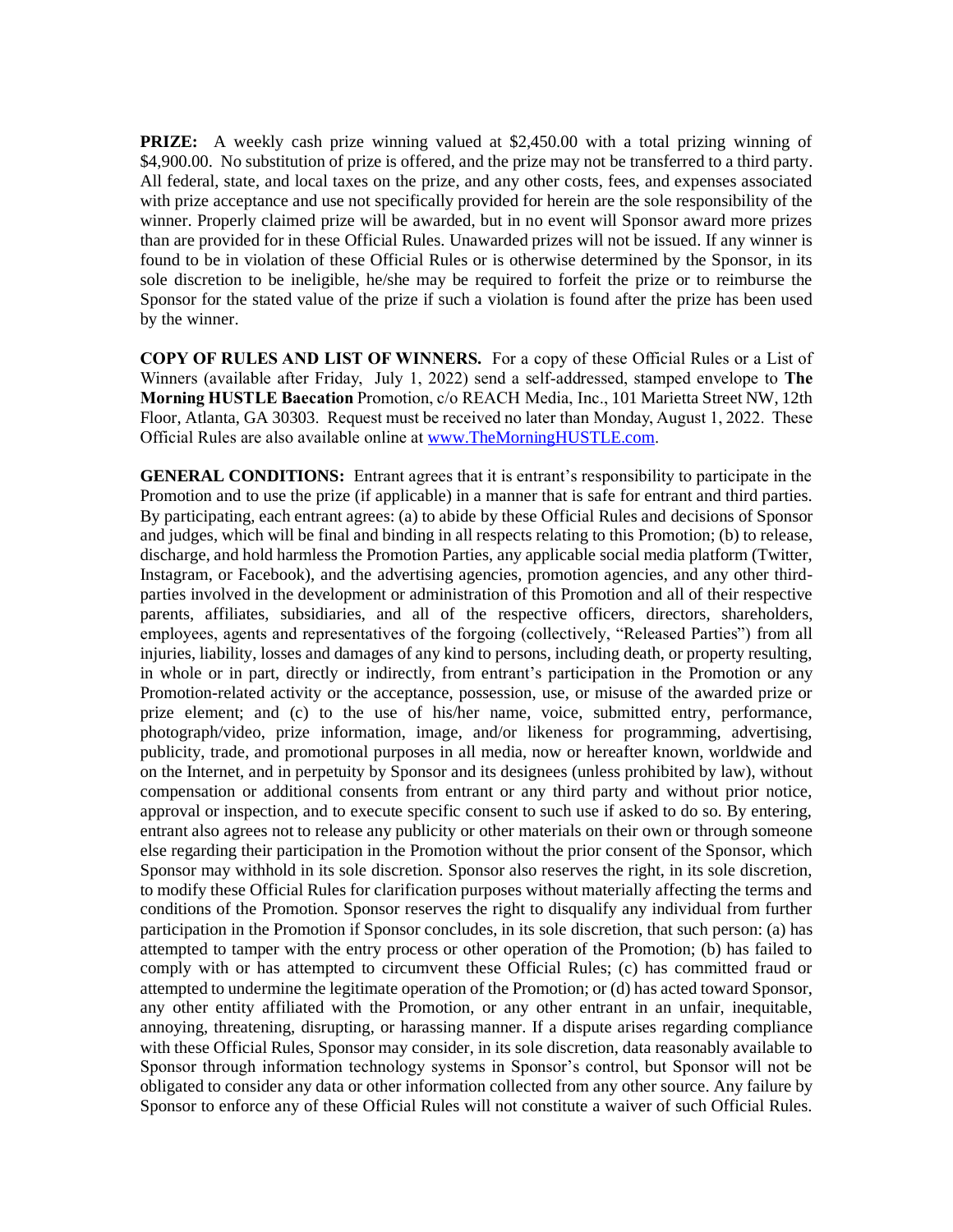If there is a conflict between any term of these Official Rules and any marketing or entry materials used in connection with the Promotion, the terms of these Official Rules will govern.

**MISCELLANEOUS:** Released Parties are not responsible for lost, late, incomplete, damaged, inaccurate, stolen, delayed, misdirected, undelivered, or garbled entries, tweets, retweets, Twitter, Instagram or Facebook updates; or for lost, interrupted or unavailable network, server, Internet Service Provider (ISP), Website, or other connections, availability or accessibility or miscommunications or failed computer, satellite, telephone or cable transmissions, lines, or technical failure or jumbled, scrambled, delayed, or misdirected transmissions or computer hardware or software malfunctions, failures or difficulties, or other errors or difficulties of any kind whether human, mechanical, electronic, computer, network, typographical, printing, or otherwise relating to or in connection with the Promotion, including, without limitation, errors or difficulties that may occur in connection with the administration of the Promotion, the processing of entries, or tweets, retweets, and/or updates, the announcement of the prize and winner, or in any other Promotion-related materials. Released Parties are also not responsible for any incorrect or inaccurate information, whether caused by Website users, tampering, hacking, or by any equipment or programming associated with or used in the Promotion. Released Parties are not responsible for injury or damage to any person's computer related to or resulting from participating in this Promotion or downloading materials from or use of the Website. Should any portion of the Promotion be, in Sponsor's sole opinion, compromised by virus, worms, bugs, non-authorized human intervention or other causes that, in the sole opinion of the Sponsor, corrupt or impair the administration, security, fairness or proper play, or submission of entries, Sponsor reserves the right at its sole discretion to suspend, modify or terminate the Promotion and, if terminated, select the potential winner by random drawing from all eligible, non-suspect entries received prior to action taken, or in such other manner as Sponsor, in its sole discretion, deems fair and appropriate under the circumstances, if possible. If Sponsor terminates the Promotion, Sponsor will announce the termination via the Website.

**GOVERNING LAW AND JURISDICTION:** EXCEPT WHERE PROHIBITED, ENTRANTS AGREE THAT ALL DISPUTES, CLAIMS AND CAUSES OF ACTION ARISING OUT OF OR CONNECTED WITH THIS PROMOTION, OR PRIZE AWARDED, WILL BE RESOLVED INDIVIDUALLY WITHOUT RESORT TO ANY FORM OF CLASS ACTION, AND ALL CLAIMS, JUDGMENTS, AND AWARDS WILL BE LIMITED TO ACTUAL OUT-OF-POCKET COSTS INCURRED BY ENTRANT WITH REGARD TO THIS PROMOTION, BUT IN NO EVENT ATTORNEYS' FEES, PUNITIVE, INCIDENTAL, CONSEQUENTIAL, OR OTHER DAMAGES. All issues and questions concerning the construction, validity, interpretation, and enforceability of these Official Rules, or the rights and obligations of entrants and Sponsor in connection with the Promotion will be governed by and construed in accordance with the laws of the State of Texas ("State"), without giving effect to any choice of law or conflict of law rules or provisions that would cause the application of the laws of any other jurisdiction. The state and federal courts located in the State will be the exclusive forum for any dispute relating to these Official Rules and/or this Promotion. All entrants and winner agree, by their participation in the Promotion, to submit to the personal jurisdiction of the state and federal courts in the State and waive the right to contest jurisdiction.

**SEVERABILITY:** If any provision(s) of these Official Rules are held to be invalid or unenforceable, all remaining provisions hereof will remain in full force and effect.

**SPONSOR:** REACH Media Inc. ("RMI").